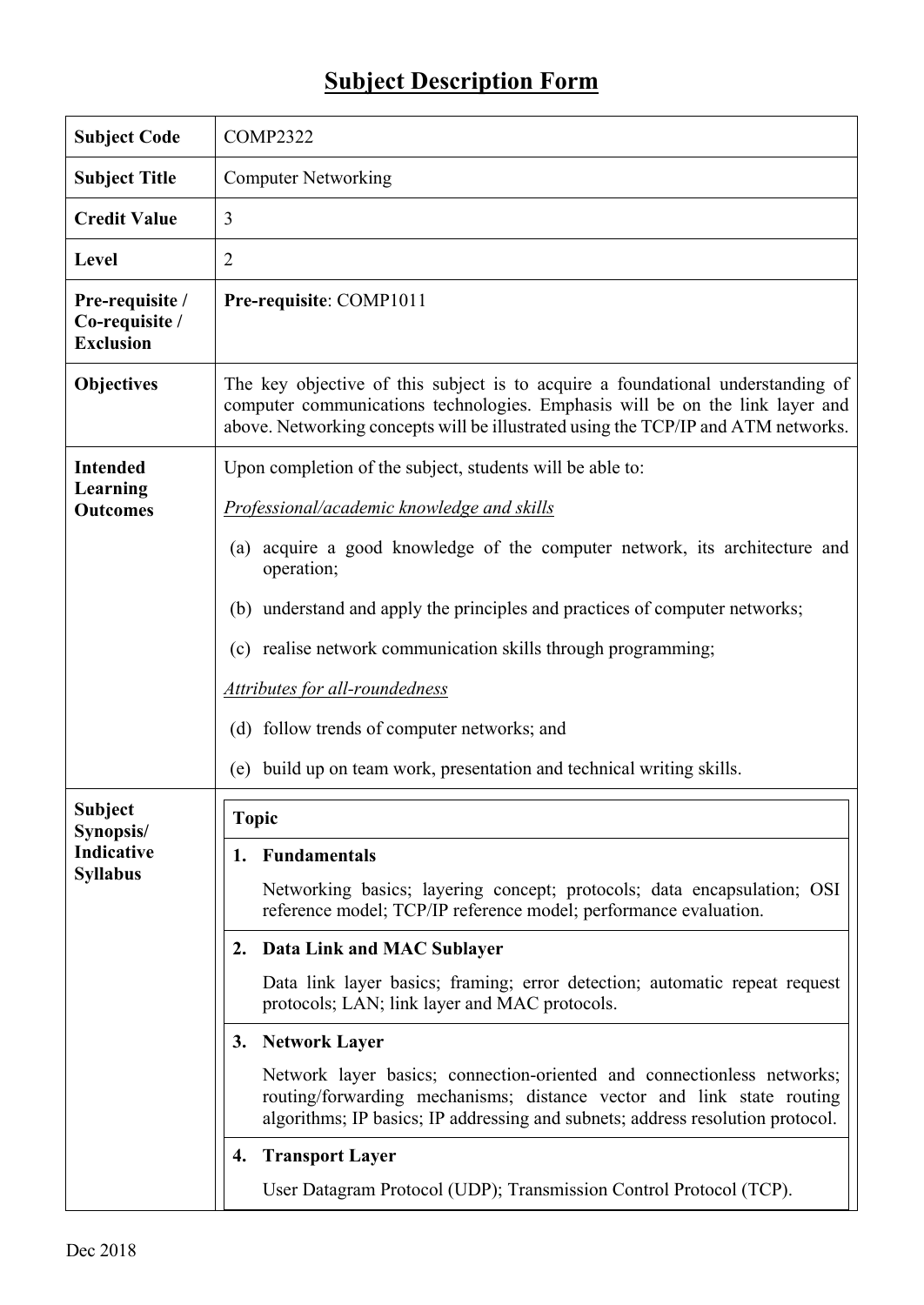|                                                                 | <b>Application Layer</b><br>5.                                                                                                                                                                                                                                                                                                                                                       |                            |                                                      |             |              |              |   |  |  |
|-----------------------------------------------------------------|--------------------------------------------------------------------------------------------------------------------------------------------------------------------------------------------------------------------------------------------------------------------------------------------------------------------------------------------------------------------------------------|----------------------------|------------------------------------------------------|-------------|--------------|--------------|---|--|--|
|                                                                 | Networking applications.                                                                                                                                                                                                                                                                                                                                                             |                            |                                                      |             |              |              |   |  |  |
|                                                                 | Laboratory Experiment:                                                                                                                                                                                                                                                                                                                                                               |                            |                                                      |             |              |              |   |  |  |
|                                                                 | Laboratory exercises on networking such as socket programming and IP-based<br>applications.                                                                                                                                                                                                                                                                                          |                            |                                                      |             |              |              |   |  |  |
|                                                                 | Case Study:                                                                                                                                                                                                                                                                                                                                                                          |                            |                                                      |             |              |              |   |  |  |
|                                                                 | Networking technologies and applications.                                                                                                                                                                                                                                                                                                                                            |                            |                                                      |             |              |              |   |  |  |
| Teaching/                                                       | Teaching is mainly conducted through lectures.                                                                                                                                                                                                                                                                                                                                       |                            |                                                      |             |              |              |   |  |  |
| Learning<br><b>Methodology</b>                                  | Learning is supplemented by exercises in labs/tutorials.                                                                                                                                                                                                                                                                                                                             |                            |                                                      |             |              |              |   |  |  |
|                                                                 | Students are assessed through assignments, a project, a mid-term test and an<br>examination.                                                                                                                                                                                                                                                                                         |                            |                                                      |             |              |              |   |  |  |
| <b>Assessment</b><br><b>Methods</b> in<br><b>Alignment with</b> | Specific assessment<br>methods/tasks                                                                                                                                                                                                                                                                                                                                                 | $\frac{0}{0}$<br>weighting | Intended subject learning outcomes to<br>be assessed |             |              |              |   |  |  |
| <b>Intended</b><br>Learning                                     |                                                                                                                                                                                                                                                                                                                                                                                      |                            | a                                                    | $\mathbf b$ | $\mathbf c$  | d            | e |  |  |
| <b>Outcomes</b>                                                 | <b>Continuous Assessment</b>                                                                                                                                                                                                                                                                                                                                                         |                            |                                                      |             |              |              |   |  |  |
|                                                                 | 1. Assignments                                                                                                                                                                                                                                                                                                                                                                       | 55%                        | $\checkmark$                                         | ✓           |              | ✓            |   |  |  |
|                                                                 | 2. Project                                                                                                                                                                                                                                                                                                                                                                           |                            | ✓                                                    | ✓           | $\checkmark$ | ✓            |   |  |  |
|                                                                 | 3. Mid-Term                                                                                                                                                                                                                                                                                                                                                                          |                            | ✓                                                    | ✓           |              |              |   |  |  |
|                                                                 | <b>Examination</b>                                                                                                                                                                                                                                                                                                                                                                   | 45%                        |                                                      |             |              | $\checkmark$ |   |  |  |
|                                                                 | Total                                                                                                                                                                                                                                                                                                                                                                                | 100%                       |                                                      |             |              |              |   |  |  |
|                                                                 | Explanation of the appropriateness of the assessment methods in assessing the<br>intended learning outcomes:<br>The project is used to assess all learning outcomes.<br>The assignments and mid-term test are used as continuous assessment methods to<br>assess students' knowledge and understanding about the subject.<br>Finally, students are assessed by a formal examination. |                            |                                                      |             |              |              |   |  |  |
|                                                                 |                                                                                                                                                                                                                                                                                                                                                                                      |                            |                                                      |             |              |              |   |  |  |
|                                                                 |                                                                                                                                                                                                                                                                                                                                                                                      |                            |                                                      |             |              |              |   |  |  |
|                                                                 |                                                                                                                                                                                                                                                                                                                                                                                      |                            |                                                      |             |              |              |   |  |  |
| <b>Student Study</b>                                            | Class contact:                                                                                                                                                                                                                                                                                                                                                                       |                            |                                                      |             |              |              |   |  |  |
| <b>Effort Expected</b>                                          | Lecture                                                                                                                                                                                                                                                                                                                                                                              |                            |                                                      |             | 39 Hrs.      |              |   |  |  |
|                                                                 | Tutorial/Lab                                                                                                                                                                                                                                                                                                                                                                         |                            |                                                      |             |              | 13 Hrs.      |   |  |  |
|                                                                 | Other student study effort:                                                                                                                                                                                                                                                                                                                                                          |                            |                                                      |             |              |              |   |  |  |
|                                                                 | Self-study                                                                                                                                                                                                                                                                                                                                                                           |                            |                                                      |             |              | 53 Hrs.      |   |  |  |